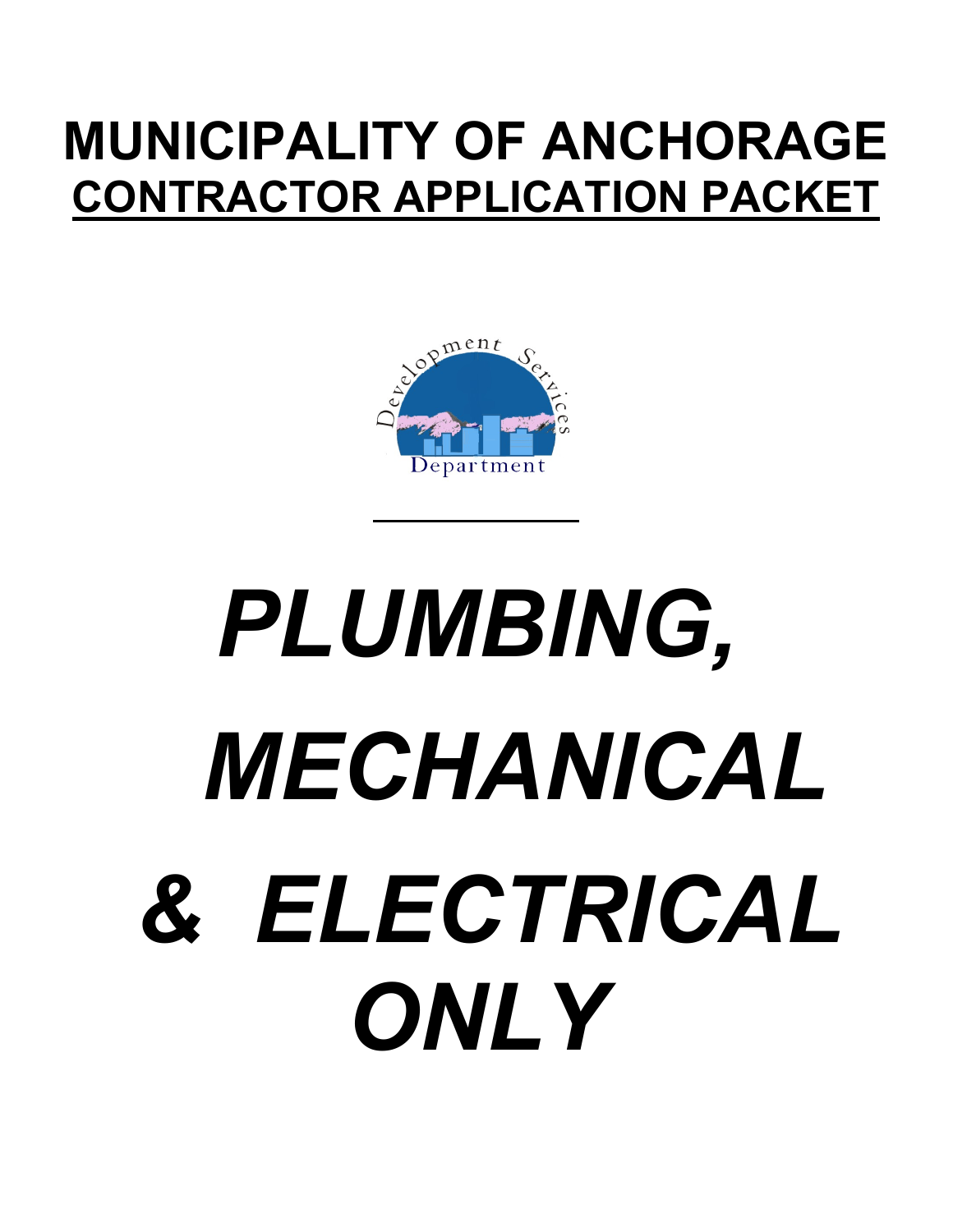### **CONTRACTOR'S LICENSE APPLICATION**

|    | CHECK ONE: $\checkmark$ $\Box$ Renewal $\Box$ New<br>$\Box$<br>Change of name or ownership                                                                                            |            |                                     |  |  |  |
|----|---------------------------------------------------------------------------------------------------------------------------------------------------------------------------------------|------------|-------------------------------------|--|--|--|
|    | 1. Date of application: _____________________                                                                                                                                         |            |                                     |  |  |  |
| 2. | Name of business (name as it appears on your state contractor's license)                                                                                                              |            |                                     |  |  |  |
|    |                                                                                                                                                                                       |            |                                     |  |  |  |
|    |                                                                                                                                                                                       |            |                                     |  |  |  |
|    |                                                                                                                                                                                       |            |                                     |  |  |  |
|    |                                                                                                                                                                                       |            |                                     |  |  |  |
|    | 5. Attach a copy of your current SOA Contractor's License. (NOT Business license)                                                                                                     |            |                                     |  |  |  |
|    | State Contractor's License Number: _____________________ Expiration Date: ____________<br>6. If applicable, attach a copy of your State of Alaska Electrical Administrator's License. |            |                                     |  |  |  |
|    | Admin Name:                                                                                                                                                                           | License #: |                                     |  |  |  |
|    |                                                                                                                                                                                       |            |                                     |  |  |  |
| 7. | If applicable, attach a copy of your State of Alaska Mechanical Administrator's License.                                                                                              |            |                                     |  |  |  |
|    | Admin Name: ______________________________                                                                                                                                            |            | License #: ________________________ |  |  |  |
|    | Expiration Date: ____________________________                                                                                                                                         |            |                                     |  |  |  |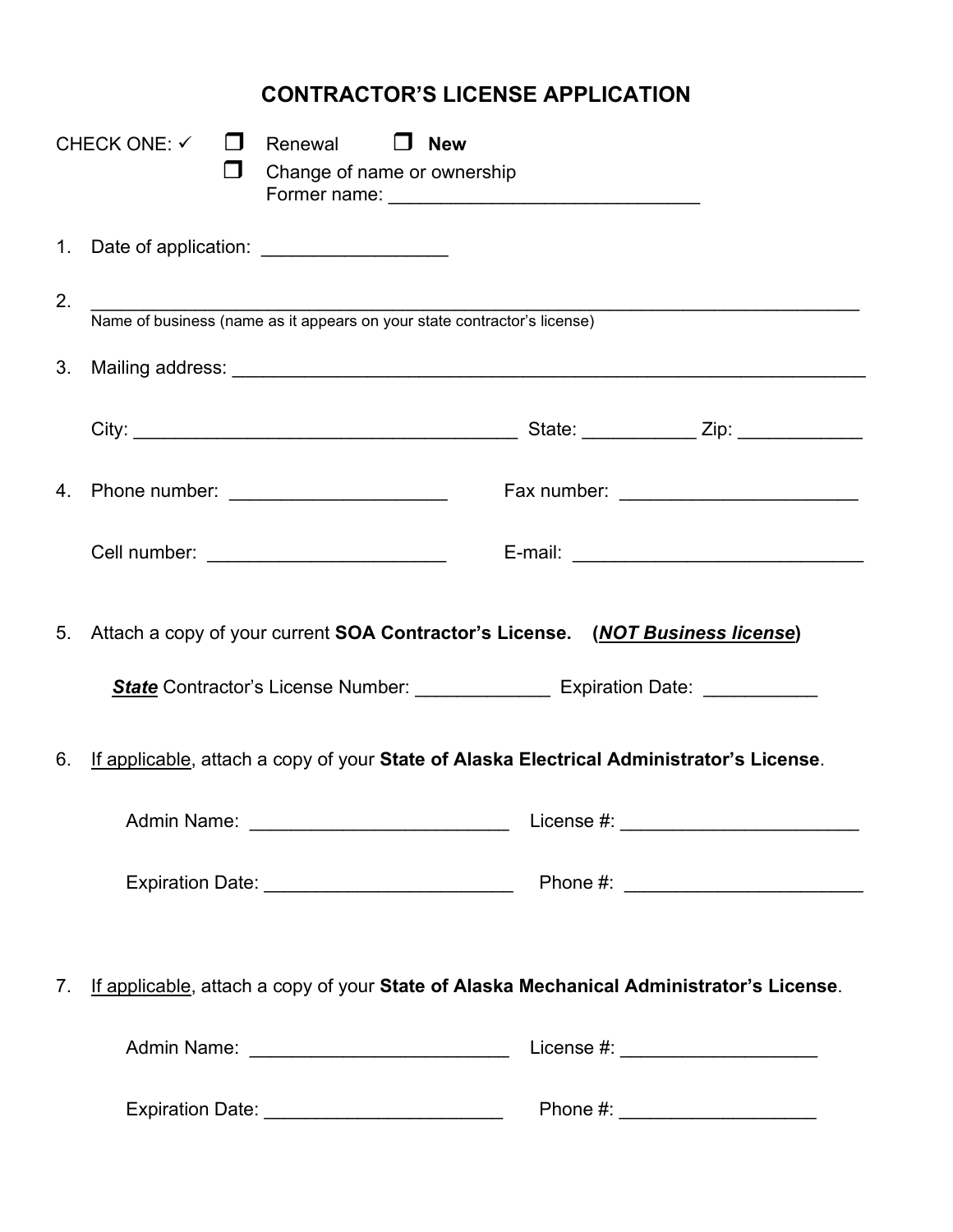There is a \$400.00 fee for each license General, Mechanical, and Electrical Contractors. The license will expire in two (2) calendar years on February 14.

As a specialty contractor, you can only perform the work that is listed on your State of Alaska license. If you want to perform other work, you will have to change your State of Alaska designations, or upgrade your license to a General Contractor. Residential work requires a residential endorsement on your State of Alaska General Contractor's License.



#### **Provide Any and All State License copies:**

**General Contractor License Specialty Contractor License Mechanical Contractor License including All Administrator License Electrical Contractor License including All Administrator License**

Must have a current Plumbing Contractor, Sheet Metal Contractor, or Gas Piping Contractor Certificate of Qualification Card issued by the Municipality of Anchorage. The card holder named on the application must be a responsible managing employee of the company.

8. Place a **in** the appropriate category boxes below for all license you hold with the State of Alaska Occupational Licensing department.

| <b>MECHANICAL &amp; PLUMBING \$400.00</b> | ELECTRICAL \$400.00 |
|-------------------------------------------|---------------------|
|                                           |                     |
|                                           |                     |

I CERTIFY that I have in my possession a copy of the currently applicable code, together with pertinent amendments and referenced standards, and that I am fully aware of, and will abide by, the administrative procedures and functions as set forth in the Anchorage ordinance and relevant codes.

I FURTHER AGREE as a condition of licensing, to comply with all requirements, rules, and regulations of all Municipal Building Codes which apply to the activities mentioned in this application.

I HEREBY CERTIFY that the above information is true and complete to the best of my knowledge. I understand that any false or misleading information may result in failure to obtain a contractor's license or subsequent revocation of my contractor's license.

OWNER'S PRINTED NAME: **WE are all that the set of the set of the set of the set of the set of the set of the set of the set of the set of the set of the set of the set of the set of the set of the set of the set of the set** 

OWNER'S SIGNATURE: **WE are all that the set of the set of the set of the set of the set of the set of the set of the set of the set of the set of the set of the set of the set of the set of the set of the set of the set of** 

**REPRESENTATIVE OF OWNER WITH OWNER'S KNOWLEDGE OF MY SIGNING THIS APPLICATION ON HIS/HER BEHALF.**

REPRESENTATIVE'S PRINTED NAME:

REPRESENTATIVE'S SIGNATURE:  $\blacksquare$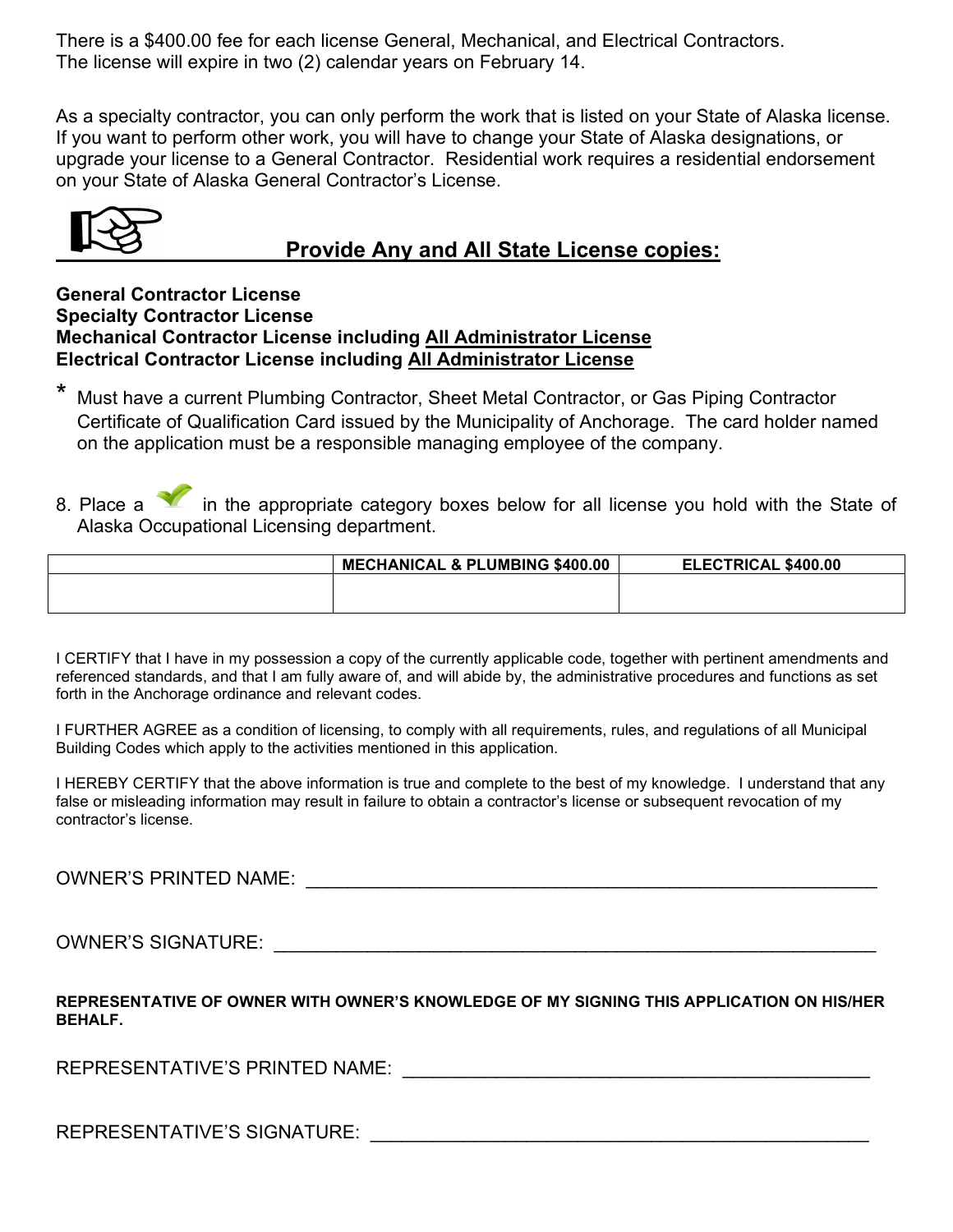# The owner of the business named below has authorized the following individuals to apply for permits on behalf of this company:



| Date: __________________                                                                                                                                                                                                                                                                                                                                                                                                        |  |  |  |  |  |  |
|---------------------------------------------------------------------------------------------------------------------------------------------------------------------------------------------------------------------------------------------------------------------------------------------------------------------------------------------------------------------------------------------------------------------------------|--|--|--|--|--|--|
|                                                                                                                                                                                                                                                                                                                                                                                                                                 |  |  |  |  |  |  |
|                                                                                                                                                                                                                                                                                                                                                                                                                                 |  |  |  |  |  |  |
| Authorized Individuals:                                                                                                                                                                                                                                                                                                                                                                                                         |  |  |  |  |  |  |
|                                                                                                                                                                                                                                                                                                                                                                                                                                 |  |  |  |  |  |  |
| 2.                                                                                                                                                                                                                                                                                                                                                                                                                              |  |  |  |  |  |  |
| $\begin{array}{c c c c c} \hline \rule{0pt}{8ex} \rule{0pt}{8ex} \rule{0pt}{8ex} \rule{0pt}{8ex} \rule{0pt}{8ex} \rule{0pt}{8ex} \rule{0pt}{8ex} \rule{0pt}{8ex} \rule{0pt}{8ex} \rule{0pt}{8ex} \rule{0pt}{8ex} \rule{0pt}{8ex} \rule{0pt}{8ex} \rule{0pt}{8ex} \rule{0pt}{8ex} \rule{0pt}{8ex} \rule{0pt}{8ex} \rule{0pt}{8ex} \rule{0pt}{8ex} \rule{0pt}{8ex} \rule{0pt}{8ex} \rule{0pt}{8ex} \rule{0$                       |  |  |  |  |  |  |
| 4.                                                                                                                                                                                                                                                                                                                                                                                                                              |  |  |  |  |  |  |
|                                                                                                                                                                                                                                                                                                                                                                                                                                 |  |  |  |  |  |  |
| $6. \qquad \qquad \overbrace{ \qquad \qquad }$                                                                                                                                                                                                                                                                                                                                                                                  |  |  |  |  |  |  |
|                                                                                                                                                                                                                                                                                                                                                                                                                                 |  |  |  |  |  |  |
| 8.                                                                                                                                                                                                                                                                                                                                                                                                                              |  |  |  |  |  |  |
| $9. \qquad \qquad 9. \qquad \qquad 9. \qquad \qquad 9. \qquad \qquad 9. \qquad \qquad 9. \qquad \qquad 9. \qquad \qquad 9. \qquad \qquad 9. \qquad \qquad 9. \qquad \qquad 9. \qquad \qquad 9. \qquad \qquad 9. \qquad \qquad 9. \qquad \qquad 9. \qquad \qquad 9. \qquad \qquad 9. \qquad \qquad 9. \qquad \qquad 3. \qquad \qquad 3. \qquad \qquad 3. \qquad \qquad 3. \qquad \qquad 3. \qquad \qquad 3. \qquad \qquad 3. \q$ |  |  |  |  |  |  |
|                                                                                                                                                                                                                                                                                                                                                                                                                                 |  |  |  |  |  |  |

Owner or Representative Signature

MAIL: Municipality of Anchorage Development Services Department Building Safety ATTN: LICENSING

> Mailing: P.O. Box 196650, Anchorage, AK 99519-6650 Physical: 4700 Elmore Road, Anchorage, AK 99507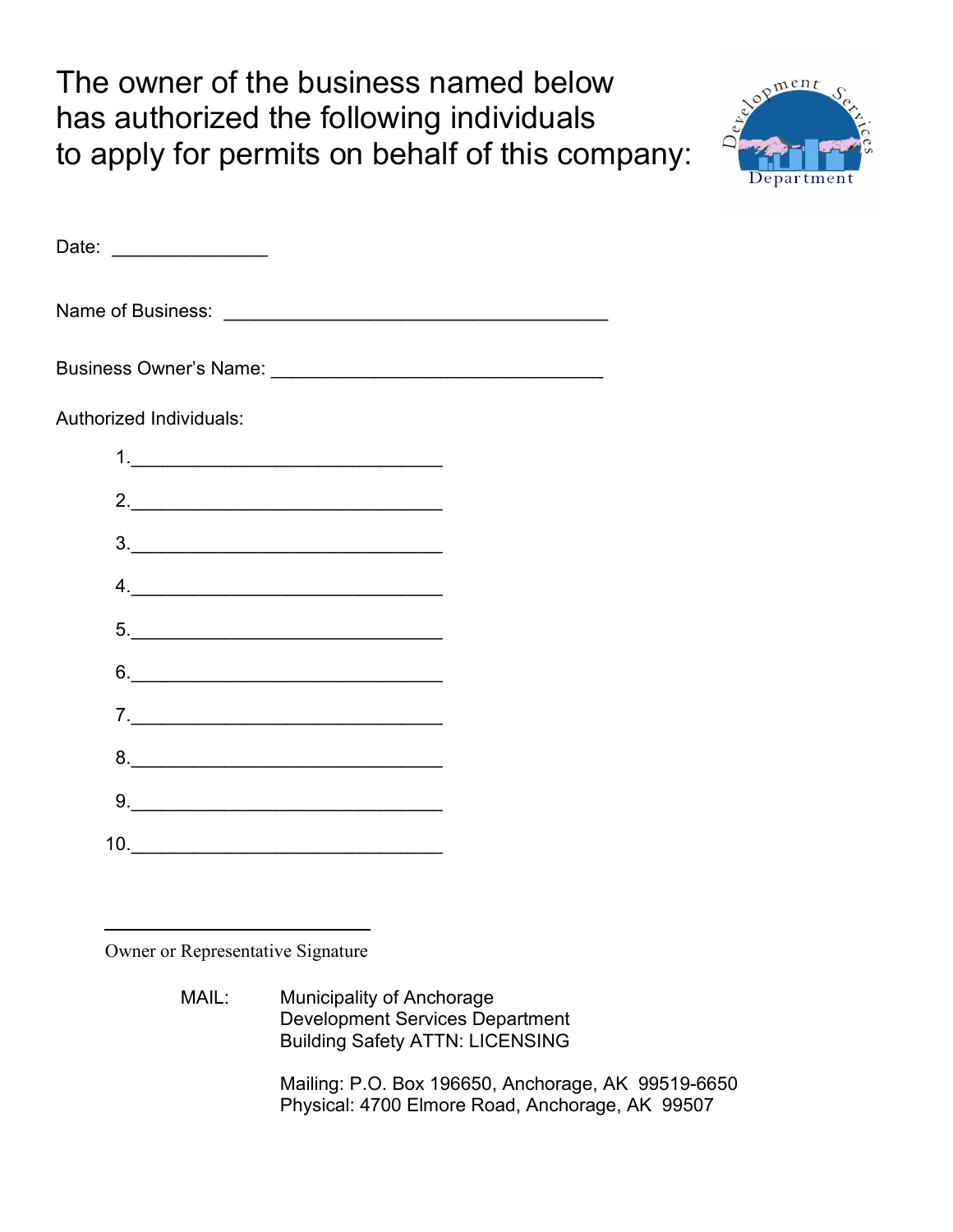

IF YOUR COMPANY PERFORMS GAS PIPING THEN THE GPC CARDHOLDER NEEDS TO FILL OUT THIS FORM

DATE: \_\_\_\_\_\_\_\_\_\_\_\_\_\_\_\_\_\_\_\_\_\_\_\_\_\_\_

This notice is to inform the Municipality of Anchorage, Building Safety Division,

Licensing Section that I \_\_\_\_\_\_\_\_\_\_\_\_\_\_\_\_\_\_\_\_\_\_\_\_\_\_\_\_\_\_\_ am assigning my (*Card Holders PRINTED Name*)

*GAS PIPING CONTRACTOR* Certificate of Qualification Card **GPC** to

\_\_\_\_\_\_\_\_\_\_\_\_\_\_\_\_\_\_\_\_\_\_\_\_\_\_\_\_\_\_\_\_\_\_\_\_\_\_\_\_\_\_\_\_\_\_\_\_\_\_\_\_\_\_\_\_\_\_\_\_\_\_\_\_\_\_\_\_\_\_\_\_ (*Company Name*)

and that I am a responsible managing employee of company named above and am on

above company's payroll.

Effective: \_\_\_\_\_\_\_\_\_\_\_\_\_\_\_\_\_\_\_\_\_\_\_\_\_.

I understand that I may assign my Plumbing Contractor Certificate of Qualification Card to *ONLY ONE* Company at a time and that if I leave the employment of the company named above that I will notify MOA Licensing Office in writing that my Qualification Card is no longer assigned to above named Company.

\_\_\_\_\_\_\_\_\_\_\_\_\_\_\_\_\_\_\_\_\_\_\_\_\_\_\_\_\_\_\_\_\_\_\_\_ DATE: \_\_\_\_\_\_\_\_\_\_\_\_\_\_\_\_\_\_\_\_\_

(*Signature of Card Holder*)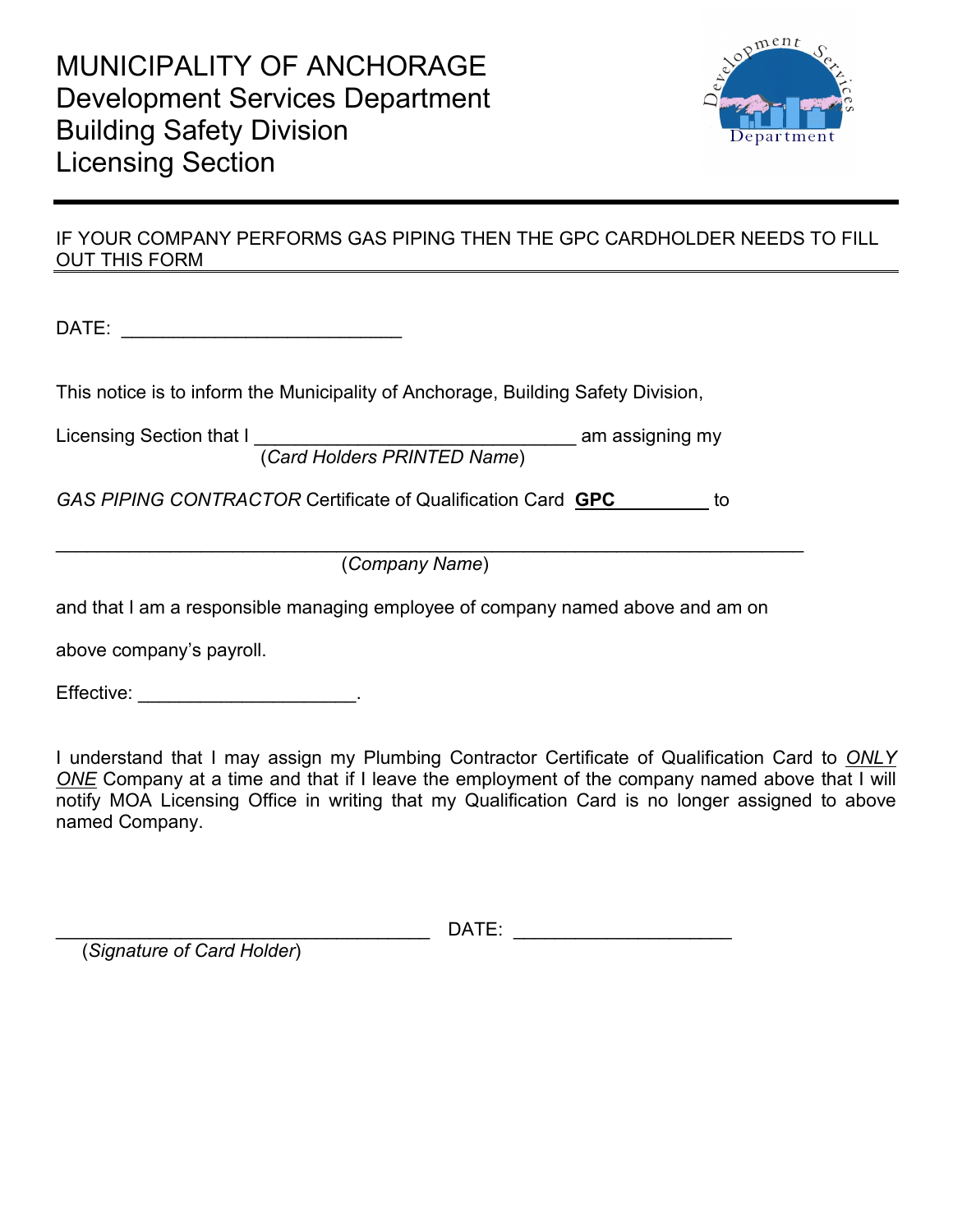## MUNICIPALITY OF ANCHORAGE Development Services Department Building Safety Division Licensing Section



#### IF YOUR COMPANY PERFORMS PLUMBING THEN THE PC CARDHOLDER NEEDS TO FILL OUT THIS FORM

DATE:  $\blacksquare$ 

This notice is to inform the Municipality of Anchorage, Building Safety Division,

Licensing Section that I \_\_\_\_\_\_\_\_\_\_\_\_\_\_\_\_\_\_\_\_\_\_\_\_\_\_\_\_\_\_\_ am assigning my (*Card Holders PRINTED Name*)

*PLUMBING CONTRACTOR* Certificate of Qualification Card **PC** to

\_\_\_\_\_\_\_\_\_\_\_\_\_\_\_\_\_\_\_\_\_\_\_\_\_\_\_\_\_\_\_\_\_\_\_\_\_\_\_\_\_\_\_\_\_\_\_\_\_\_\_\_\_\_\_\_\_\_\_\_\_\_\_\_\_\_\_\_\_\_\_\_ (*Company Name*)

and that I am a responsible managing employee of company named above and am on

above company's payroll.

Effective: \_\_\_\_\_\_\_\_\_\_\_\_\_\_\_\_\_\_\_\_\_.

I understand that I may assign my Plumbing Contractor Certificate of Qualification Card to *ONLY ONE* Company at a time and that if I leave the employment of the company named above that I will notify MOA Licensing Office in writing that my Qualification Card is no longer assigned to above named Company.

\_\_\_\_\_\_\_\_\_\_\_\_\_\_\_\_\_\_\_\_\_\_\_\_\_\_\_\_\_\_\_\_\_\_\_\_ DATE: \_\_\_\_\_\_\_\_\_\_\_\_\_\_

(*Signature of Card Holder*)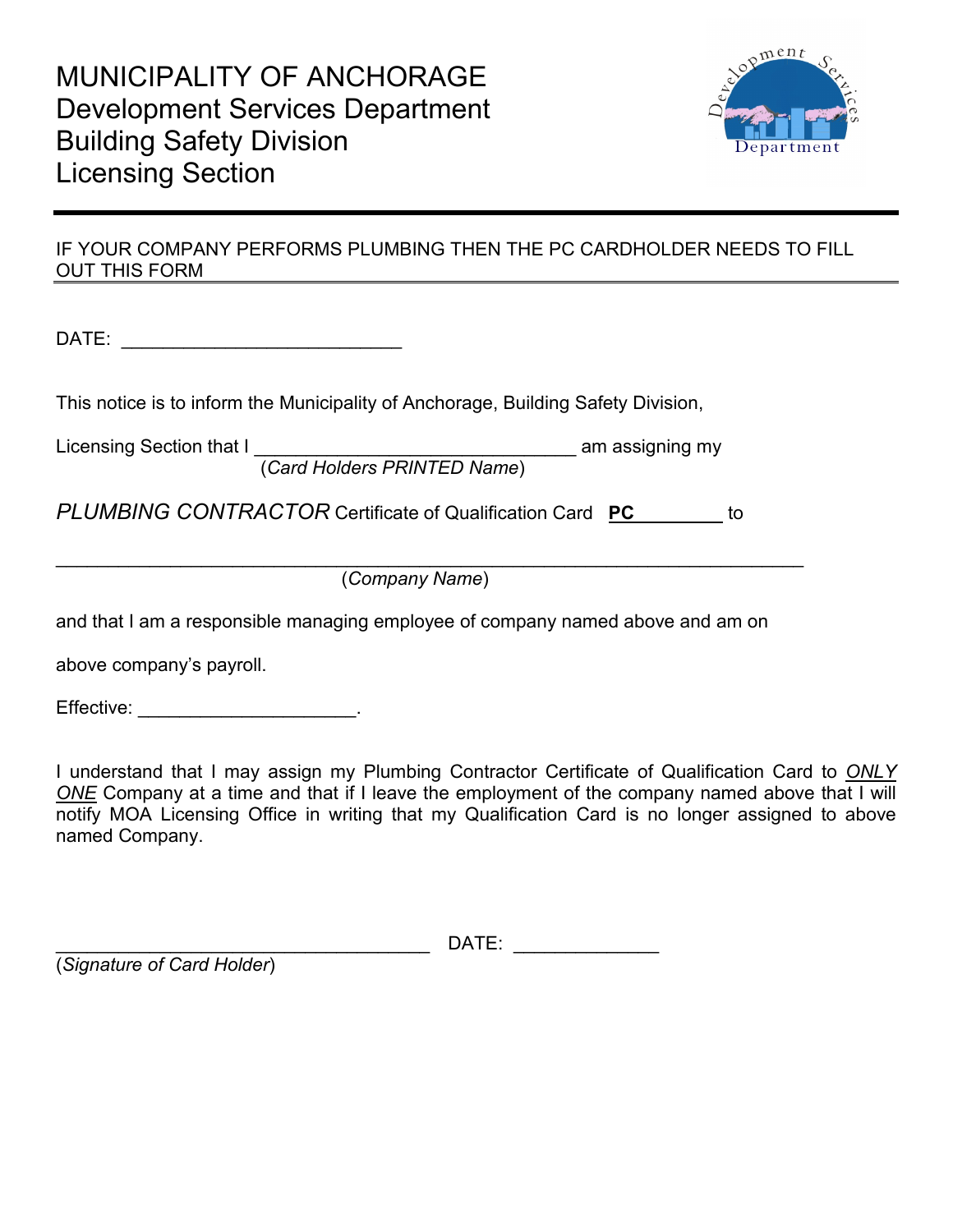

#### IF YOUR COMPANY PERFORMS SHEET METAL THEN THE SMC CARDHOLDER NEEDS TO FILL OUT THIS FORM

DATE: \_\_\_\_\_\_\_\_\_\_\_\_\_\_\_\_\_\_\_\_\_\_\_\_\_\_\_

This notice is to inform the Municipality of Anchorage, Building Safety Division,

Licensing Section that I \_\_\_\_\_\_\_\_\_\_\_\_\_\_\_\_\_\_\_\_\_\_\_\_\_\_\_\_\_\_\_ am assigning my (*Card Holders PRINTED Name*)

*SHEET METAL CONTRACTOR* Certificate of Qualification Card **CSM** to

\_\_\_\_\_\_\_\_\_\_\_\_\_\_\_\_\_\_\_\_\_\_\_\_\_\_\_\_\_\_\_\_\_\_\_\_\_\_\_\_\_\_\_\_\_\_\_\_\_\_\_\_\_\_\_\_\_\_\_\_\_\_\_\_\_\_\_\_\_\_\_\_ (*Company Name*)

and that I am a responsible for managing employees of the company named above and on the

above company's payroll.

Effective: \_\_\_\_\_\_\_\_\_\_\_\_\_\_\_\_\_\_\_\_\_\_\_\_\_.

I understand that I may assign my Plumbing Contractor Certificate of Qualification Card to *ONLY ONE* Company at a time and that if I leave the employment of the company named above that I will notify MOA Licensing Office in writing that my Qualification Card is no longer assigned to above named Company.

\_\_\_\_\_\_\_\_\_\_\_\_\_\_\_\_\_\_\_\_\_\_\_\_\_\_\_\_\_\_\_\_\_\_\_\_ DATE: \_\_\_\_\_\_\_\_\_\_\_\_\_\_\_\_\_\_\_\_\_

(*Signature of Card Holder*)